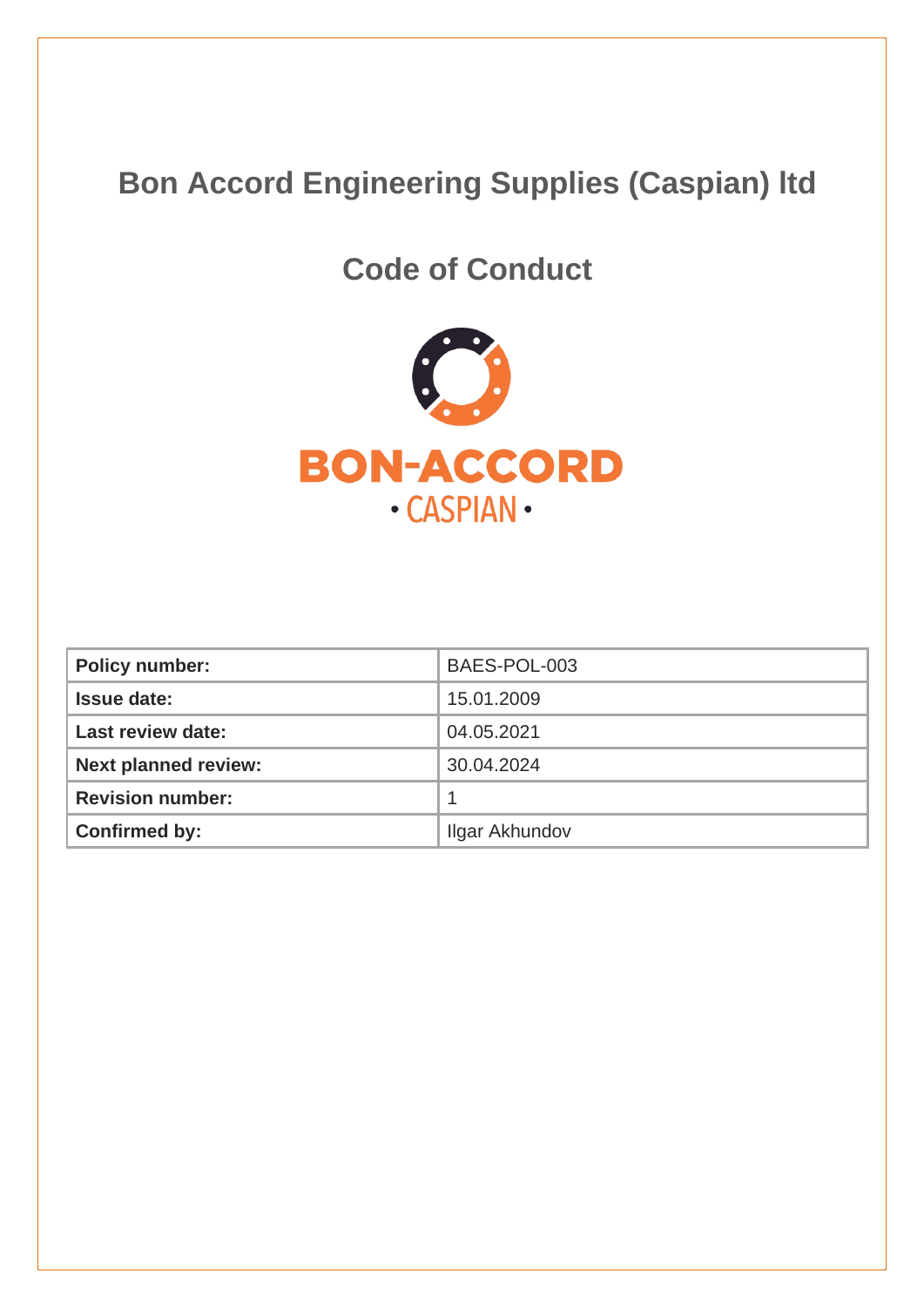

|  | <b>Code of Conduct</b>                |                              |
|--|---------------------------------------|------------------------------|
|  | Title: Code of Conduct                | Revision number: 1           |
|  | <b>RD</b> Policy number: BAES-POL-003 | Last review date: 04.05.2021 |
|  | Issue date: 15.01.2019                | Signed by: Ilgar Akhundov    |

#### **Introduction**

The purpose of this Code of Conduct is to express the values and principles that unite the women and men of the Bon Accord Engineering Supplies (Caspian) ltd (further BAES) beyond their diversity, cultures and experiences.

Some of the rules set out in the Code arise also from local or international legal and regulatory obligations, the breach of which is likely to engage the responsibility of the person or entity concerned.

In adopting this Code, the BAES commits itself to respect the strictest standards in the conduct of the business of each of its subsidiaries and with all of its internal and external interlocutors (employees, clients, suppliers, partners, etc.).

This Code, which summarises and sets out certain rules that apply to all the employees of the BAES as regards conduct, can also assist and guide employees on a daily basis when taking decisions and in relations with third parties. It will also serve as a reference if employees have any questions or concerns.

Respect for this Code is part of the fair and faithful performance of each one' employment contracts, and it is also the concern of all. All employees of the BAES must ensure that the rules set out in it are applied in the context of their duties and responsibilities; they shall also ensure that the Code is applied by those working or acting for them.

#### **Summary**

**Respect for individuals Respect for law Respect for rules on competition Respect for restrictive measures in relation to international trade (embargos) Respect for anti-corruption rules Respect to anti-money laundering rules Conflict of interest Public activities Health and Safety Relations with clients and suppliers Quality Internal controls Environment Company assets Financial information Implementation of rules of conduct Alerts Responsibilities**

**Code of Conduct Principles & Purposes**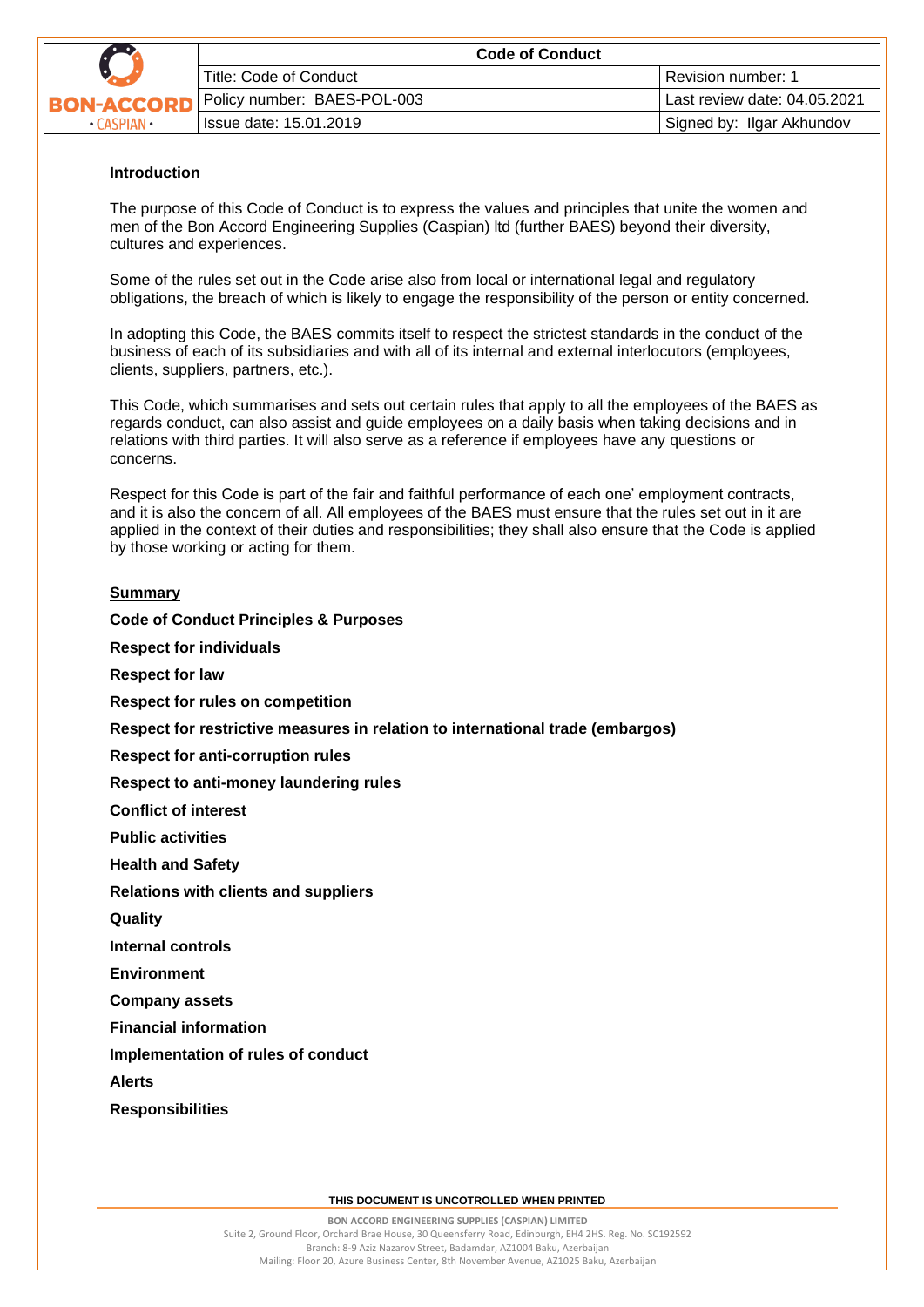

## **Code of Conduct Principles & Purposes**

- A Single code for all branches of the Company and each employee
- Reminder of the main principles already settled by law,
- Communication for all: ethical principles, transparency, image of the Company
- Assistant guide everyone in their decision-making,
- Respect the law
- Follow up of various compliance subjects with our partners and other interested parties
- A short and summarized document of the main rights and duties of each employee, manager and company within the Company
- Code of Conduct already present in many clients or suppliers, and especially in international companies. They have strong requirement in terms of compliance and request this kind of document.

# **1. Respect for individuals**

The BAES owes its richness to the diversity of its employees and the wealth of cultures represented in it.

The BAES is determined to offer its employees equal opportunities in terms of recognition and career development, irrespective of their origins, beliefs or gender. The BAES does not tolerate any form of discrimination or harassment.

Any action of a discriminatory nature is therefore prohibited, especially as regards ethnicity, gender, age or religion. Equally, the use of any pressure with moral or sexual undertones or of any language or action of a sexual connotation is banned, as such actions or language are likely to reflect the existence of harassment.

## **2. Respect for law**

Respect for the law is a basic principle of BAES policy. Our employees shall comply with the laws and regulations in all the countries in which they intervene.

The BAES and its employees shall comply also with the rules laid down by supranational and international organisations, particularly the European Union or the United Nations.

Employees must have an adequate knowledge of the different legislations and regulations relating to their professional activities. Should an Employee have any doubts, he or she should seek advice from the competent people within the Company or from people outside the BAES, whose involvement and assistance in the matter have been authorised by the Company.

Employees shall abstain in the course of their professional activities from taking part in any illegal or prohibited activities or behaviour likely to engage the responsibility of other employees or the BAES.

## **3. Respect for Competition rules**

The BAES strives to respect competition rules. This is one of the essential conditions of an open economy. Many countries have adopted competition legislation, which prohibits anti-competitive practices and, in particular, collusion, unfair market domination and dumping.

The BAES and each of its employees attach importance to respect for the various regulations regarding competition in all the countries in which they carry out their activities. The BAES's commercial activities, both in France and abroad, are carried out in the full respect for the customs and practices of the country concerned and which every Employee shall endeavour to learn and respect.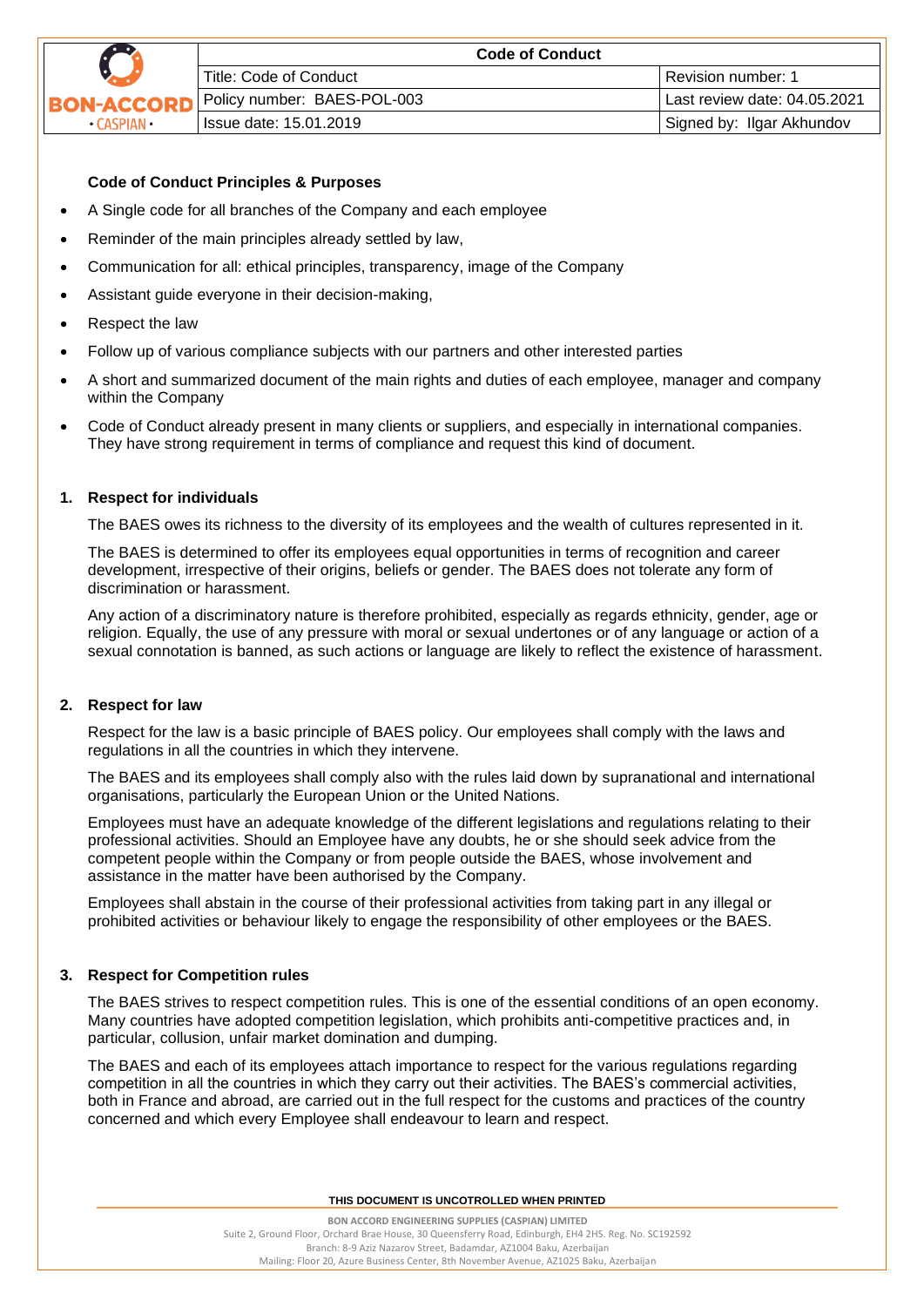

## **4. Respect for restrictive measures in relation to international trade (embargos)**

The BAES is particularly vigilant as regards respect for local and international regulations on restrictions in relation to international trade ("embargos").

Since the duration and scope of the restrictions on international trade are likely to change over time, Employees must keep themselves informed of developments by contacting the competent authorities or consulting their superiors and the legal services of the Company in order not to contravene said prohibitions.

#### **5. Respect for anti-corruption rules**

Our organization takes a zero-tolerance approach to bribery, corruption, facilitation payments, kickbacks and the management of BAES is committed to conduct the business in an honest and ethical manner.

The negotiation and execution of contracts must not give rise to any behaviour or actions that might be considered to involve active or passive corruption, an illegal acquisition of interests, influence peddling, favouritism, or complicity in such offences.

BAES is committed to comply with UK Anti-Bribery act of 2010 and other applicable laws, standards, codes, client's needs, expectations to achieve high standards of anti-corruption requirements. (Refer for details to BAES-POL-005 Anti-corruption and Bribery Policy).

#### **6. Respect for anti-money laundering rules**

We define money laundering as engaging in acts designed to conceal or disguise the true origins of criminally derived proceeds so that unlawful proceeds appear to have derived from legitimate origins or constitute legitimate assets. All company staff and related parties are required to comply with anti-money laundering laws, conventions, codes & rules. Each person or organization, which works for or with BAES, shall accept zero-tolerance approaching to acts of any type of anti-money laundering. Our organization states that anti-money laundering is criminal offence and punishable for individuals by imprisonment and a fine, and if the Company is found to have taken part in money laundering, we could face an unlimited fine, be excluded from tendering for any contracts and face damage to our reputation. BAES takes its legal responsibilities very seriously and expect all our staff members and partners to do the same.

## **7. Conflict of interest**

A conflict of interest exists when the personal interest of an Employee is in conflict with the interest of the BAES in the context of a professional commitment.

Conflicts of interest may arise in situations where an Employee and/or the members of his or her family have a business relationship with a competitor, client or supplier of the BAES when a contract is being negotiated or executed or during the performance of an assignment for the BAES.

The fact of receiving any advances, loans, guarantees or services, whether directly or indirectly, for the purpose of influencing a decision by the BAES also constitutes a conflict of interest, as does the fact that an Employee works simultaneously for a competitor, client or supplier of the BAES or holds a significant interest in the latter.

Every Employee must, in any context other than that of his or her professional activities within the BAES, avert a conflict of interest by avoiding any business relations, whether directly or indirectly, with a competitor, client or supplier of the BAES.

As it is not always easy to identify a situation of a conflict of interest, employees may, in case of doubt, consult their superiors and/or the Managing Director of the Company.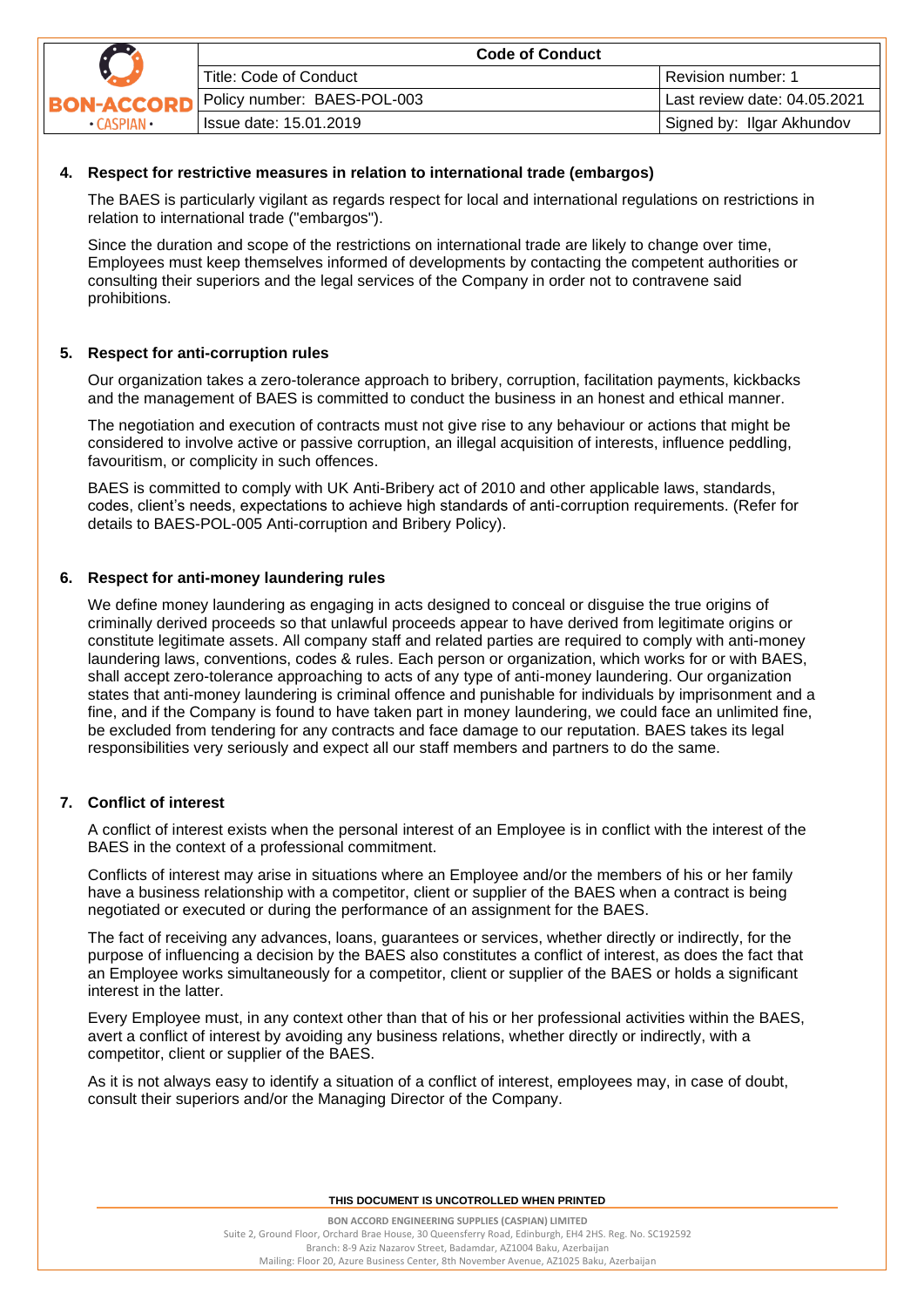

|  | <b>Code of Conduct</b>      |                              |
|--|-----------------------------|------------------------------|
|  | l Title: Code of Conduct    | Revision number: 1           |
|  | Policy number: BAES-POL-003 | Last review date: 04.05.2021 |
|  | l Issue date: 15.01.2019    | Signed by: Ilgar Akhundov    |

## **8. Public activities**

The BAES respects and does not interfere in the commitments of employees, who as citizens participate in the public life of their country.

That said, the employees concerned must not engage the BAES in such activities in any manner whatsoever either financially or in terms of the image or reputation of the Company.

Equally, employees involved in the decision-making processes of a State, local authority, government body or any authority whatsoever shall refrain from participating in any decision by said body that could involve the BAES (e.g. the granting of a permit, authorisation or a market).

## **9. Health and Safety**

The health and safety of its employees is a priority for the BAES.

The Health and Safety policy of the BAES concerns all of its employees, sub-contractors and serviceproviders. The policy is complemented by a system of active management and monitoring in order to improve health protection and the safety of working conditions on an ongoing basis.

Every Employee has the right to work in a safe environment and under healthy working conditions and contributes to them by acting responsibly. Employees must therefore be conscious of their personal responsibilities in daily life with regard to the prevention of accidents and health protection.

## **10. Relations with clients and suppliers**

Each of the employees of the company shall treat all of its clients and suppliers fairly, with integrity and deal with them all without distinction.

The BAES and its employees shall endeavour to the best of its and their ability to meet the expectations of the Company's clients and ensure, in particular, the quality, safety and effectiveness of the goods and services provided.

The BAES strives to build relationships of trust and partnerships with its suppliers in order to satisfy the needs of its clients. The safeguarding of the interests of each other and respect for balanced contractual commitments are the basis of the relationships between the BAES and its suppliers.

## **11. Quality**

Quality is of strategic concern to the BAES. The company strives to provide its clients with quality goods and services within the framework of the applicable standards.

The technologies and procedures implemented by the BAES take into account the quality and safety requirements and the obligations in the applicable contracts and regulations. The certifications issued by enties independent of the BAES are a guarantee for the company's clients and strengthen the latter's confidence in the Company's ability to respect its undertakings.

Each Employee contributes to the continuous improvement in the internal systems for managing risks and the identification of the causes.

## **12. Internal controls**

Each Employee provides input for the internal controls and audits for reasons of transparency and assists in identifying and correcting deficiencies in said controls and audits in the context of his or her area of activity. Employees must not hinder the proper execution of the controls and audits, whether they are performed by the internal services, or external auditors, bodies, experts or consultants.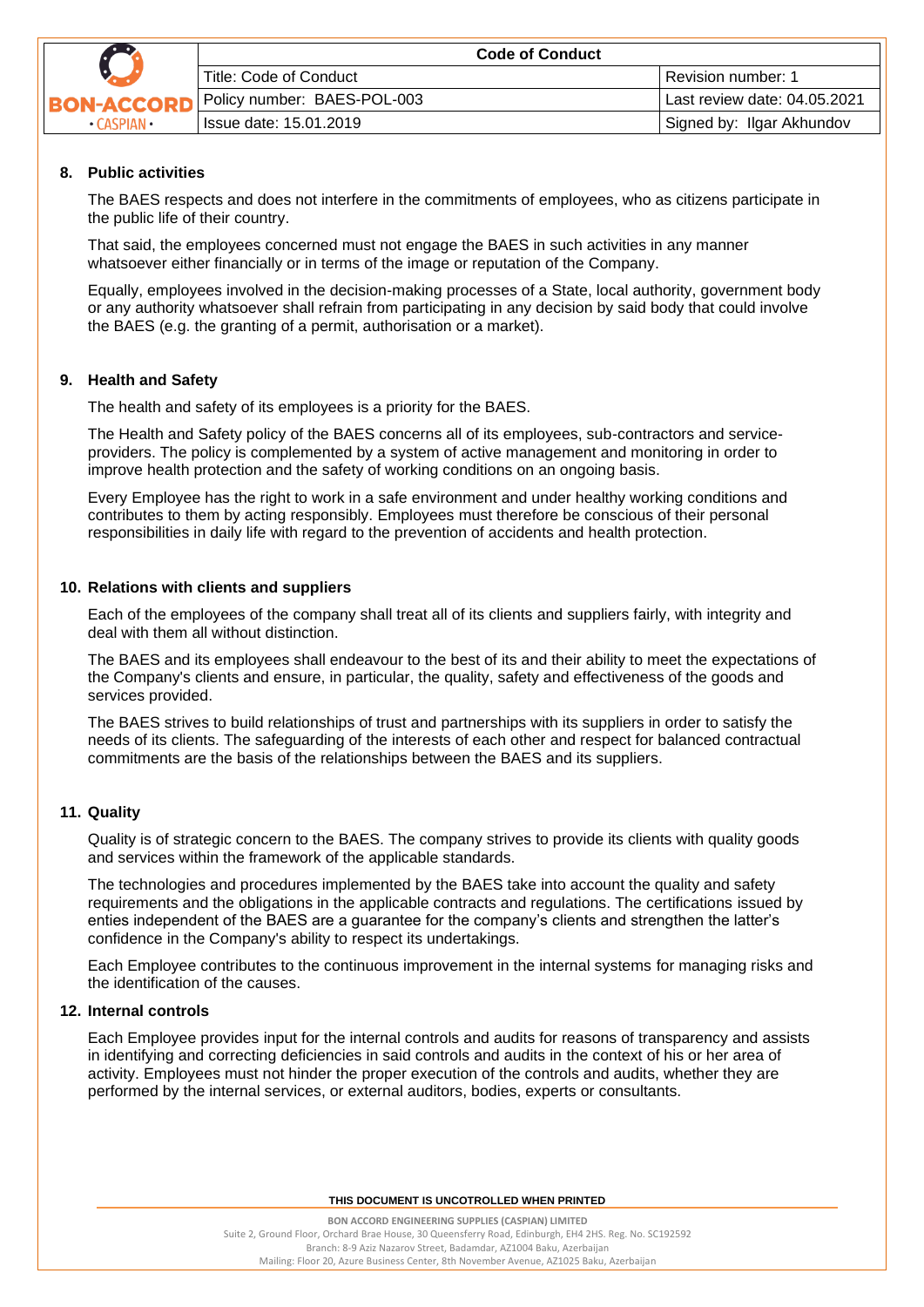

|     | <b>Code of Conduct</b>      |                              |
|-----|-----------------------------|------------------------------|
|     | Title: Code of Conduct      | Revision number: 1           |
| ORD | Policy number: BAES-POL-003 | Last review date: 04.05.2021 |
|     | Issue date: 15.01.2019      | Signed by: Ilgar Akhundov    |

# **13. Environment**

The BAES is committed to respecting the environment and promotes sustainable development.

Every Employee is conscious of his or her daily responsibilities in terms of preventing damage to the environment and strives, in particular, to anticipate or minimise any negative consequences of his or her activities on the environment.

The BAES pays particular attention to the protection of nature, biodiversity and ecosystems, as well as to the depletion of natural resources, and the management of waste and toxic substances.

# **14. Company assets**

Employees are responsible for the proper use and protection of the property and resources of the BAES, irrespective of whether it relates to furniture and furnishings, buildings or material or immaterial goods. It is the duty of employees to protect the Company's property and resources against any damage, alteration, fraud, loss or theft.

The BAES's property includes, in particular, intellectual property rights, plant, equipment, buildings and goods, and the financial resources, as well as the lists of clients and suppliers, market information, commercial and industrial practices and techniques, the software used by the Company and, more generally, all the data and information to which employees have access during the course of their work.

These assets and resources must be used in accordance with the professional purpose for which they are intended. An occasional use for personal purposes will be tolerated with reasonable limits but must not under any circumstances be contrary to the interests of the BAES, the safety of other employees, or impair employees' efficiency.

The BAES and its employees shall especially strive to safeguard the security of the Company's information by respecting a set of measures and precautions guaranteeing the availability, integrity and confidentiality of the Company's information, in particular when it is being recorded, processed, transported or transferred.

Employees using the tools and networks of the BAES undertake not to hinder the functioning of the systems installed for the purpose of guaranteeing data security (in particular the anti-virus systems) or to identify or exploit any flaws or vulnerabilities in said security systems and/or to decipher the secured data.

## **15. Financial information**

The integrity of the accounting records is essential for the proper management of the BAES and the communication of trustworthy, truthful financial information.

The reports published periodically by the BAES or communicated to its financial establishments or the public authorities must present complete, trustworthy, truthful, exact and comprehensive information in accordance with the applicable laws. It must also be up-to-date as regards the situation of the Company or its different entities.

The records, books and accounting statements, together with the BAES's corporate or consolidated accounts, must faithfully and truthfully reflect the transactions carried out by these entities and comply with current regulations, the applicable accounting principles and the reporting and internal control procedures of the BAES.

Equally, the accounting and financial information transmitted under the BAES's reporting procedures must allow the financial situation of the entities concerned to be appreciated with exactitude.

Employees called upon to carry out accounting records must, in particular, comply with the accounting principles of sincerity and a true and fair picture of the situation and ensure that there are adequate vouchers or documents for each entry.

All employees shall comply with the rules and instructions regarding the establishment and keeping of invoices, expense accounts and other items related to entries in the books.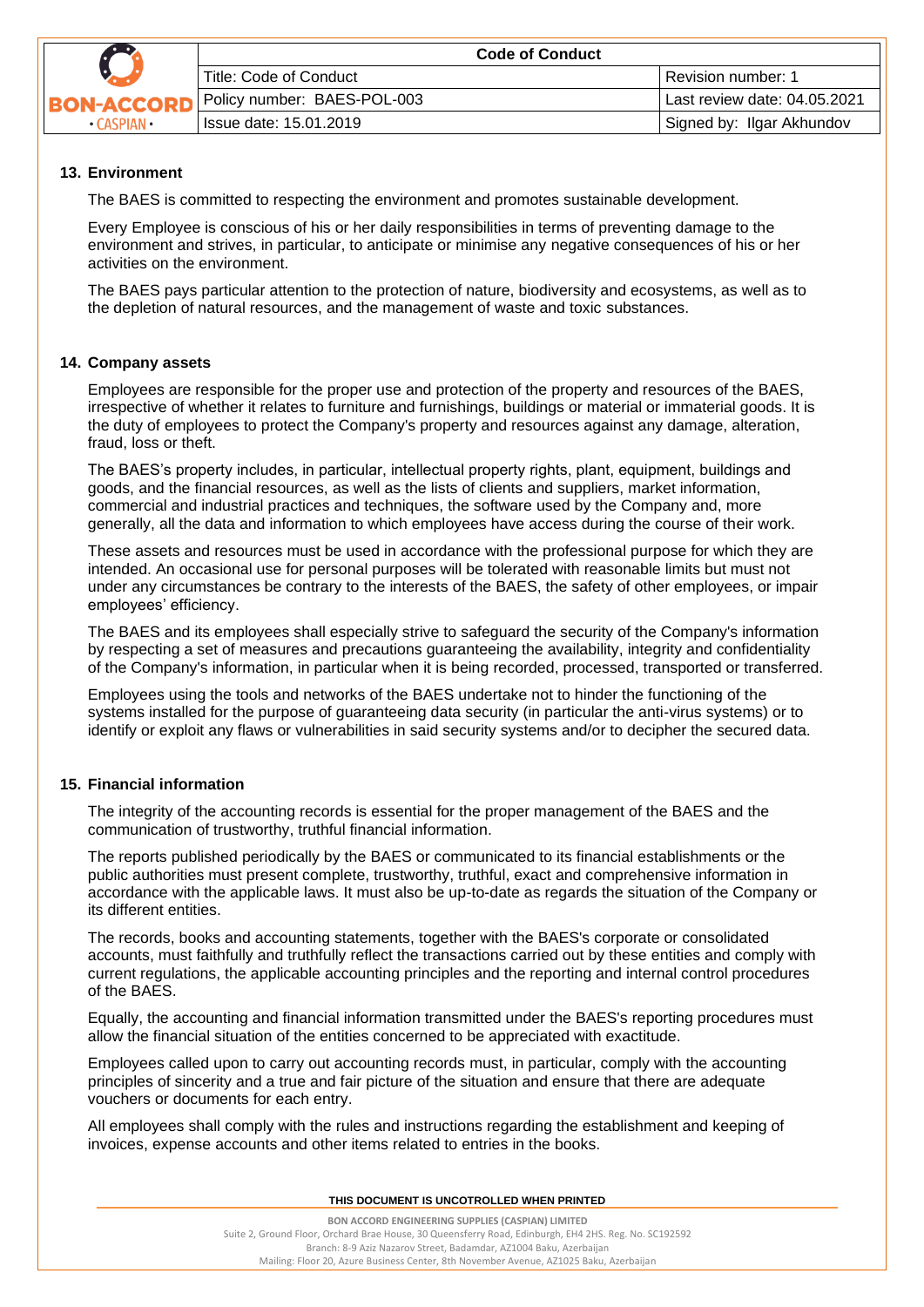

|      | <b>Code of Conduct</b>                  |                              |
|------|-----------------------------------------|------------------------------|
|      | Title: Code of Conduct                  | Revision number: 1           |
|      | <b>CORD</b> Policy number: BAES-POL-003 | Last review date: 04.05.2021 |
| AN • | Issue date: 15.01.2019                  | Signed by: Ilgar Akhundov    |

Unrecognised funds or assets may not be held or retained by an Employee, unless said action is permitted by the regulations and it has been duly declared beforehand to the BAES and authorised by the latter.

#### **16. Implementation of the rules of conduct**

It is the duty of all employees of the BAES to respect and apply the rules of this Code of Conduct, irrespective of their position or responsibilities.

The BAES must implement these rules without prejudice to locally applicable legislation and regulations and the contractual provisions between it and its employees.

## **17. Alerts**

If an Employee is confronted with a problem in relation to the application of this Code of Conduct, it should be brought to attention of his or her direct superior or to the manager of the company in which he or she is working in good time for the latter to be able to advise on the relevant course of action and/take the appropriate decision.

Managers and directors of the BAES have a responsibility toward employees whom they should assist in resolving any difficulties with which they are faced. In the event of any doubts, the managers and directors of the BAES may call upon the legal department, human resource department or external consultants, if an intervention by the latter has been approved by the Company.

#### **The subject of an alert:**

The alert mechanism is to be used solely for the following issues:

- Corruption and accounting, banking or financial irregularities;
- Anti-competition practices;
- Discrimination and harassment at work;
- Health and safety; and
- Protection of the environment.

#### **Initiating an alert:**

Use of the alert mechanism is optional. The fact that an employee does not make use of the alert mechanism will not have any implications for the employee.

The triggering of the alert system must respect the applicable legislation and regulations and occur only in exceptional cases where the hierarchical channels, the alert mechanisms established by law or the control mechanisms existing within the Company or the business concerned may not have functioned.

A person initiating the corporate alert shall identify him or herself. His or her identity shall remain secret for reasons of confidentiality.

Misuse of the mechanism will result in the person concerned being open to disciplinary sanctions as well as legal action. In contrast, individuals who make use of the mechanism in good faith, even if the facts should subsequently turn out to be incorrect or not give rise to any follow-up, will not be liable to any sanctions.

Individuals who have been the object of an alert in the context of the alert mechanism have the right, to access the data concerning them and a right to have the data contained in the alert rectified or deleted if they are incorrect, incomplete, ambiguous or out-of-date.